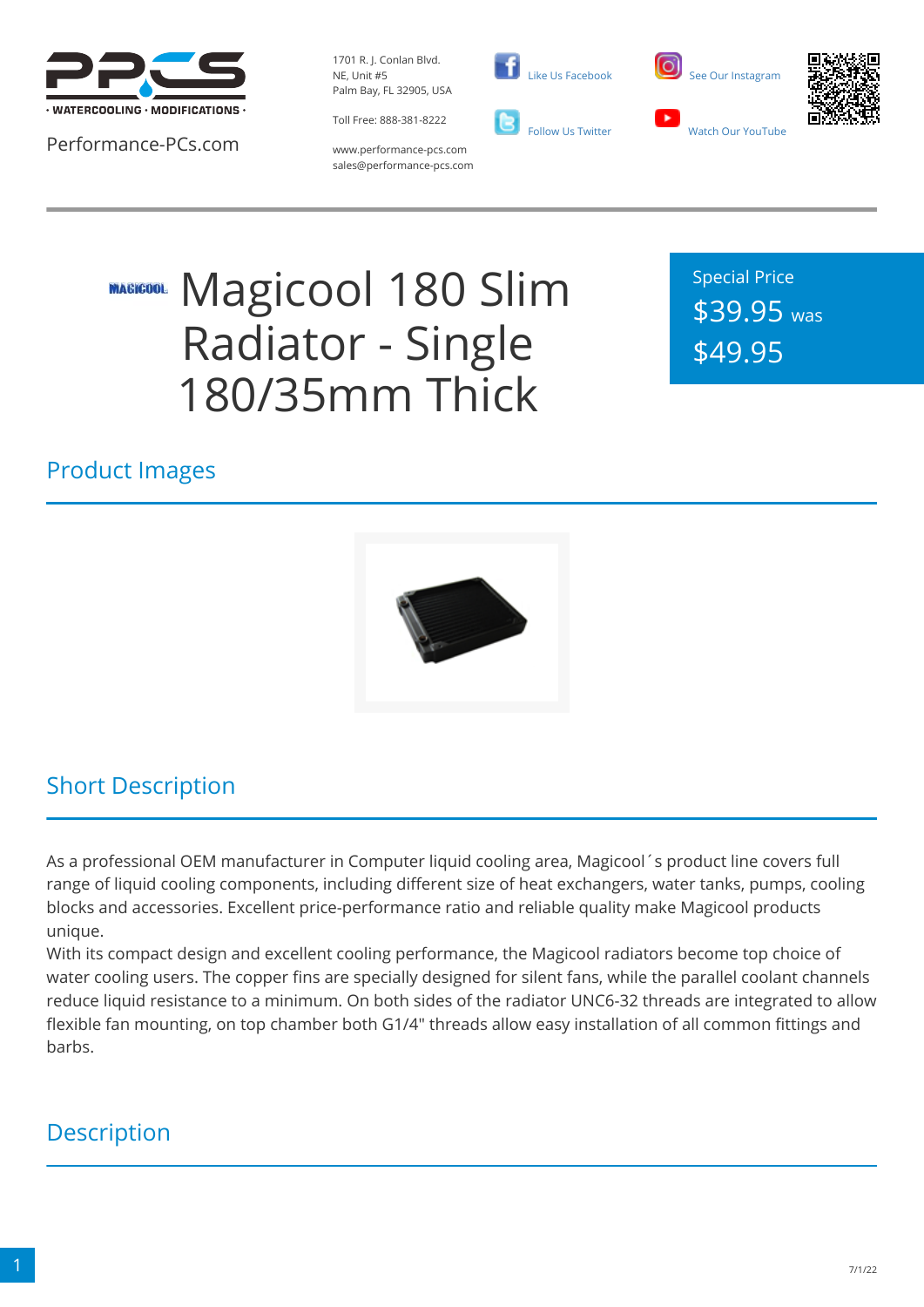### Product Details:

As a professional OEM manufacturer in Computer liquid cooling area, Magicool´s product line covers full range of liquid cooling components, including different size of heat exchangers, water tanks, pumps, cooling blocks and accessories. Excellent price-performance ratio and reliable quality make Magicool products unique.

With its compact design and excellent cooling performance, the Magicool radiators become top choice of water cooling users. The copper fins are specially designed for silent fans, while the parallel coolant channels reduce liquid resistance to a minimum. On both sides of the radiator UNC6-32 threads are integrated to allow flexible fan mounting, on top chamber both G1/4" threads allow easy installation of all common fittings and barbs.

#### Features:

Specifications:

| Material                       | : Copper fins, brass chambers                         |
|--------------------------------|-------------------------------------------------------|
| Fins spacing                   | : 13 FPI (Fins Per Inch)                              |
| Dimensions                     | : 220 x 180 x 35 (mm)                                 |
| Tube                           | $: 19$ mm $\times$ 2 mm                               |
| Connection<br>threads          | : G1/4"                                               |
| Weight                         | :650 g                                                |
| Pressure tested                | $: 2.5 \text{ bar}$                                   |
| Mounting / fan<br>installation | : 4 pcs UNC6-32 threads on both<br>side for 120mm fan |

Inlcuded:

1x Magicool 180 radiator

4x UNC 6-32 threads 5 mm

1x Bulk Box

Important:

Please check the length of the attached screws before you start mounting them. If you use only a fan with 25 mm height and fan grill with 1 mm height, in this case please use a 30 mm long UNC6-32 screw. If you use a silicon decouple ring or a decoupling frame frame besides the fan and fan grill, please meassure the height of silicon decouple ring. Using a too long screw will cause damage to radiator and leakage. No warranty in this case!!!

Warranty: On impermeability and build for 2 years!

### Features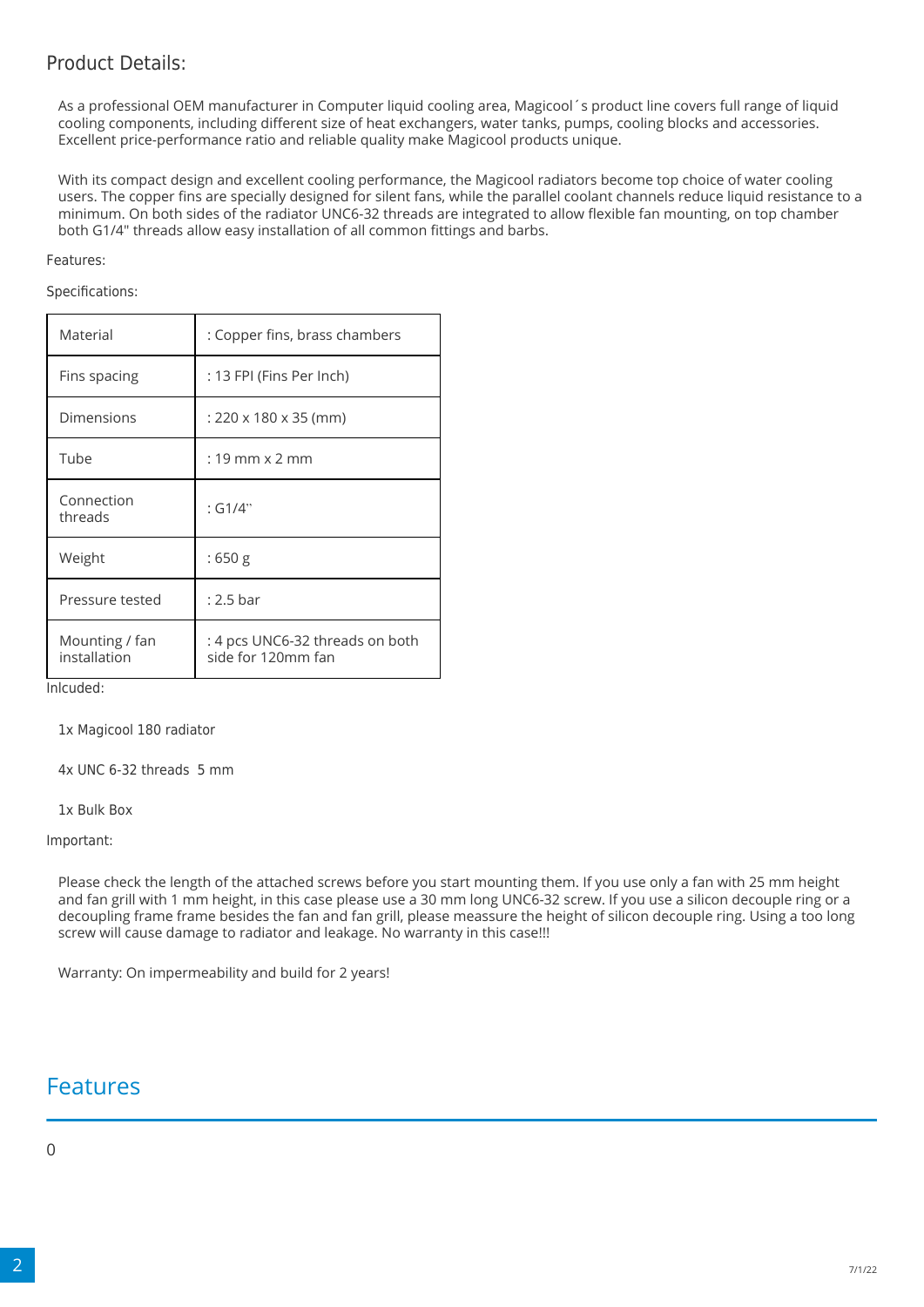### Specifications

| Material                       | : Copper fins, brass chambers                         |
|--------------------------------|-------------------------------------------------------|
| Fins spacing                   | : 13 FPI (Fins Per Inch)                              |
| Dimensions                     | $: 220 \times 180 \times 35$ (mm)                     |
| Tube                           | $: 19$ mm $\times$ 2 mm                               |
| Connection<br>threads          | : G1/4"                                               |
| Weight                         | :650 g                                                |
| Pressure tested                | $: 2.5 \text{ bar}$                                   |
| Mounting / fan<br>installation | : 4 pcs UNC6-32 threads on both<br>side for 120mm fan |

Inlcuded:

- 1x Magicool 180 radiator
- 4x UNC 6-32 threads 5 mm
- 1x Bulk Box

Important:

Please check the length of the attached screws before you start mounting them. If you use only a fan with 25 mm height and fan grill with 1 mm height, in this case please use a 30 mm long UNC6-32 screw. If you use a silicon decouple ring or a decoupling frame frame besides the fan and fan grill, please meassure the height of silicon decouple ring. Using a too long screw will cause damage to radiator and leakage. No warranty in this case!!!

Warranty: On impermeability and build for 2 years!